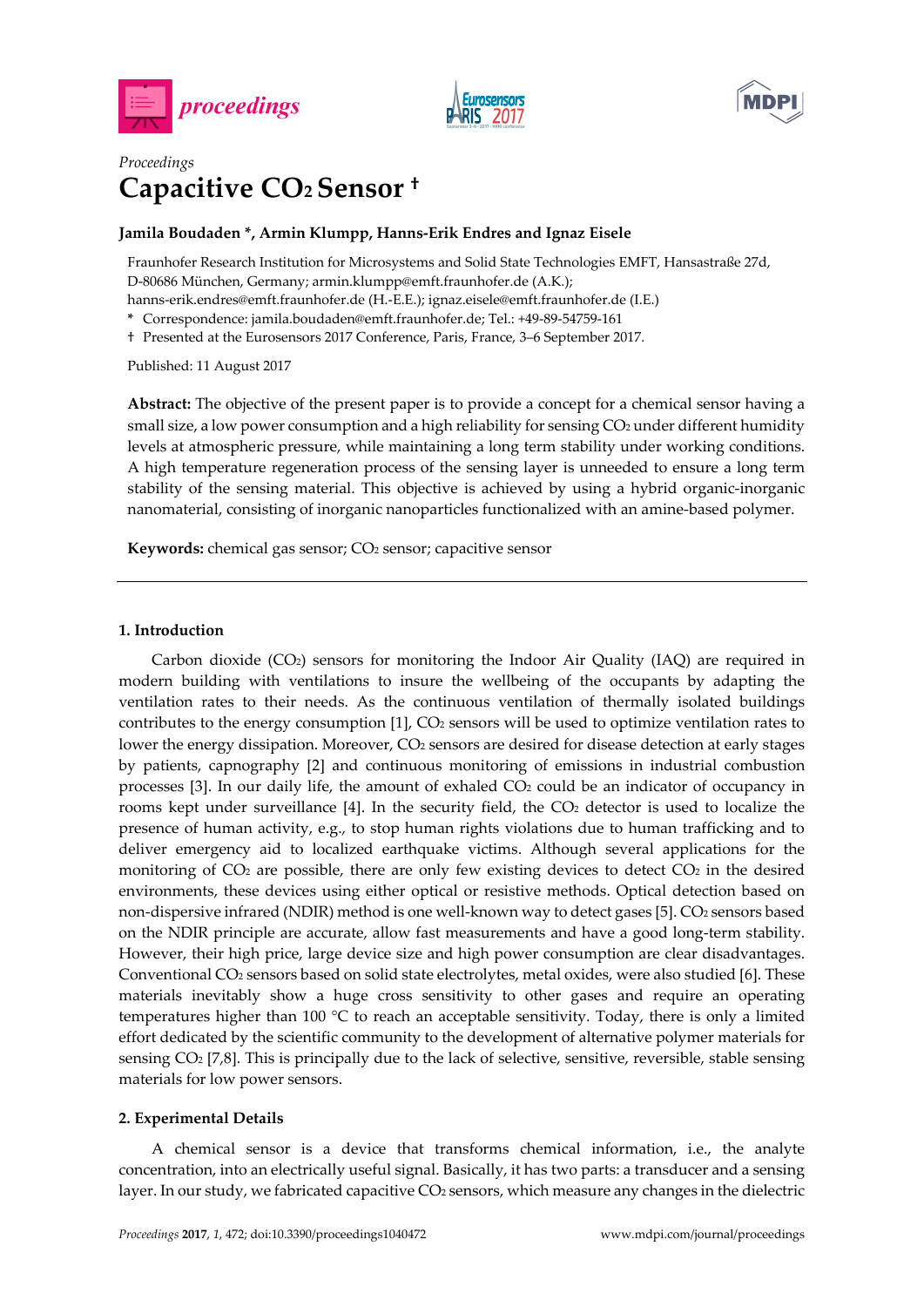properties of the appropriate sensing material. The transducer is a pair of planar interdigitated electrodes. The sensing materials were Ormocer based materials and a new developed hybrid organic-inorganic material [9].

#### *2.1. Transducer Configuration*

A pair of interdigitated microelectrodes was produced by standard photolithography on a 620 µm thick glass substrate. After cleaning the glass substrate wafer, a thin adhesion layer of TiW (40 nm) followed by a thick gold layer (140 nm) were deposited by sputtering technique. The electrodes were patterned by photolithography technique using the desired mask. A resistive heater is made around the gold fingers. Each chip featured two interdigitated gold electrodes, each of them consisting of 83 fingers, filling an area of 3 × 3 mm2. Finger widths and pitches were set to 6 and 12 µm, respectively. The wafer was diced into 4.7 × 3.9 mm2 large individual chips. Each chip was mounted on an adapted PCB and then gold wire bonded thereto. A layer of sensing material was spin coated on top of the planar electrodes. In the case of Ormocer, the layer thickness was 0.4 µm. For the hybrid organicinorganic material, 4 µm thick layer was used.

#### *2.2. Sensing Materials Preparation*

The hybrid organic-inorganic material was prepared by a wet-impregnation method. An amine based polymer, polyethyleneimine, was dissolved in ethanol. Silica nanoparticles were added to the previously prepared polymer solution. The slurry was continuously stirred at room temperature for about 10 min. Then, the slurry was kept under air to remove the solvent excess. The Ormocer material was synthesized via a sol-gel process from 3-aminopropyltrimethoxysilane and propyltrimethoxysilane in a molar ratio of 70:30.

#### *2.3. Electrical Measurements*

The electrical properties of the sensors were monitored by impedance spectroscopy using a Solartron 1260 gain-phase frequency analyser model 1260 A controlled by a PC, permitting automated data collection. Up to 10 chips were characterized in the same test chamber under the same gas environments. The impedance measurements can be carried out at different temperatures (from RT to 200 °C) by heating up the chip using the integrated heater and at different frequencies (from 1 MHz to 10 Hz). For this study, the capacitance was recorded between 40 and 100 kHz [10].

#### **3. Results and Discussions**

The dynamic-sensing response of the CO2 sensor was investigated at atmospheric pressure. Figures 1 and 2 show the recorded sensor signal of the interdigitated transducer coated with a 0.4 µm thick Ormocer sensitive layer and a  $4 \mu$ m amine functionalized nanoparticles layer. Both coated IDT's were heated to 60 °C by applying a 3.3 V constant voltage to the sensor heater. The recorded signal corresponds to a change in the imaginary part of the impedance, by exposing the sensor to different CO2 concentrations mixed with synthetic air. The exposure times of the sensor to the analyte were fixed to 30 min and 15 min for the Ormocer sensing layer and hybrid organic-inorganic sensing layer respectively. On Figures 1 and 2, the capacitance change dependent on several relative humidity (RH) levels and CO<sub>2</sub> concentrations are shown. A capacitance measured in the presence of 400 ppm CO<sub>2</sub> is considered as the background sensor capacitance at a specific relative humidity. This  $CO<sub>2</sub>$ concentration corresponds to the natural level in the atmosphere. The capacitance for both sensing materials increases by raising the relative humidity due to the incorporation of water molecules into the sensing film. For different RH, the sensor is alternatively exposed to different amounts of CO2, which are varied from 400 to 3000 ppm by steps of 400 ppm, mixed in synthetic air. Regarding the amine functionalized silica nanoparticles, see Figure 2, we observed no drift in the capacitance signal at a given relative humidity level. The capacitance decreases by increasing the  $CO<sub>2</sub>$  amount in synthetic air to reach a steady state within  $1-2$  min. Once the  $CO<sub>2</sub>$  concentration is decreased to the background value (400 ppm), the sensor returns to the initial background capacitance in a reversible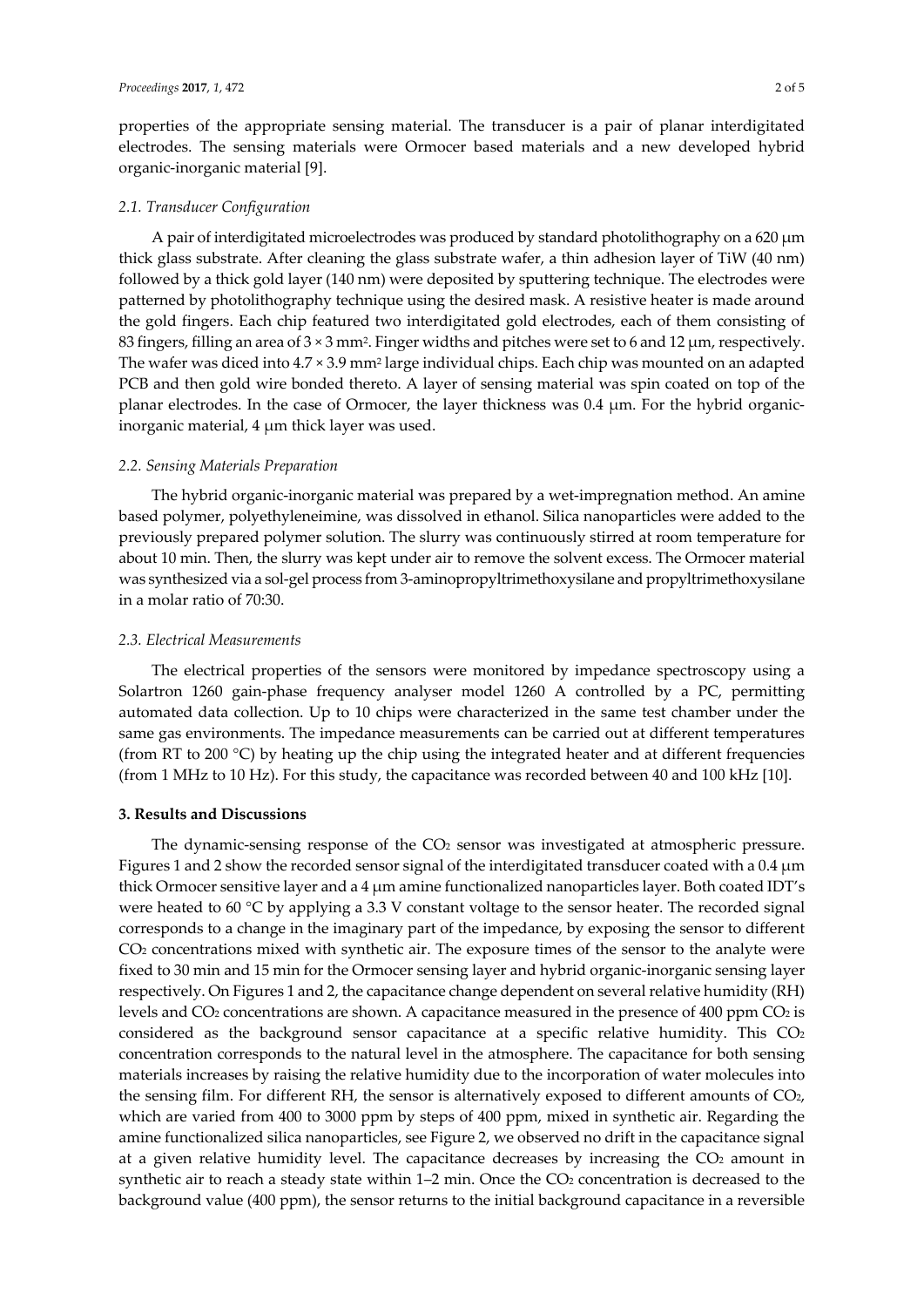way without observing any hysteresis. In contrast, thereto, the capacitance signal of the Ormocer sensing layer at a given relative humidity needs a longer time, around 10 min, to reach a signal saturation by changing the  $CO<sub>2</sub>$  concentration. The recovery time ranges between 10 and 15 min. Consequently, the adsorption process of  $CO<sub>2</sub>$  sensor is reversible for both sensing materials. However, the hybrid organic-inorganic sensitive layer shows an entire reversibility compared to the Ormocer layer. In the case of  $CO<sub>2</sub>$  concentration lower that 1500 ppm, the capacitance shows a linearity as a function of the  $CO<sub>2</sub>$  concentration. For higher  $CO<sub>2</sub>$  concentrations, this linearity is lost, because the sensitive layers have a limited number of available sites to adsorb CO2. The number of sites available for adsorption drastically decreases and implies a saturation of the capacitance change. It is well known that the interaction of  $CO<sub>2</sub>$  with the amino group containing materials is basically an acid-base reaction [11]. However, the sensing properties of these sensing materials are affected by the type of the host matrix for the amino groups. The presence of silica nanoparticles seems to stabilize the amine based polymer matrix, increases the CO2 sensor sensitivity and increases the number of available and easily accessible amine groups.

Both types of sensitive layers were aged at ambient conditions for several weeks. Each graph in Figures 1 and 2 contains three curves: 1st measure, 2nd measure and 3rd measure. All measurement are spaced by some weeks. The sensor signal, named 2nd measure and 3rd measure, was monitored in the same conditions as the initial measurement (1st measure). This allowed us to estimate the layer properties regarding its durability and stability. No change in the sensor signal was observed for the hybrid organic-inorganic materials compared to the Ormocer material. These results indicate a good stability of a CO2 sensor based on amine functionalized silica nanoparticles material. Consequently, the new developed sensitive layer are promising for future commercialization.



Figure 1. Capacitance response versus time of Ormocer based CO<sub>2</sub> sensor. Capacitance change recorded under different CO<sub>2</sub> concentrations and relative humidity levels.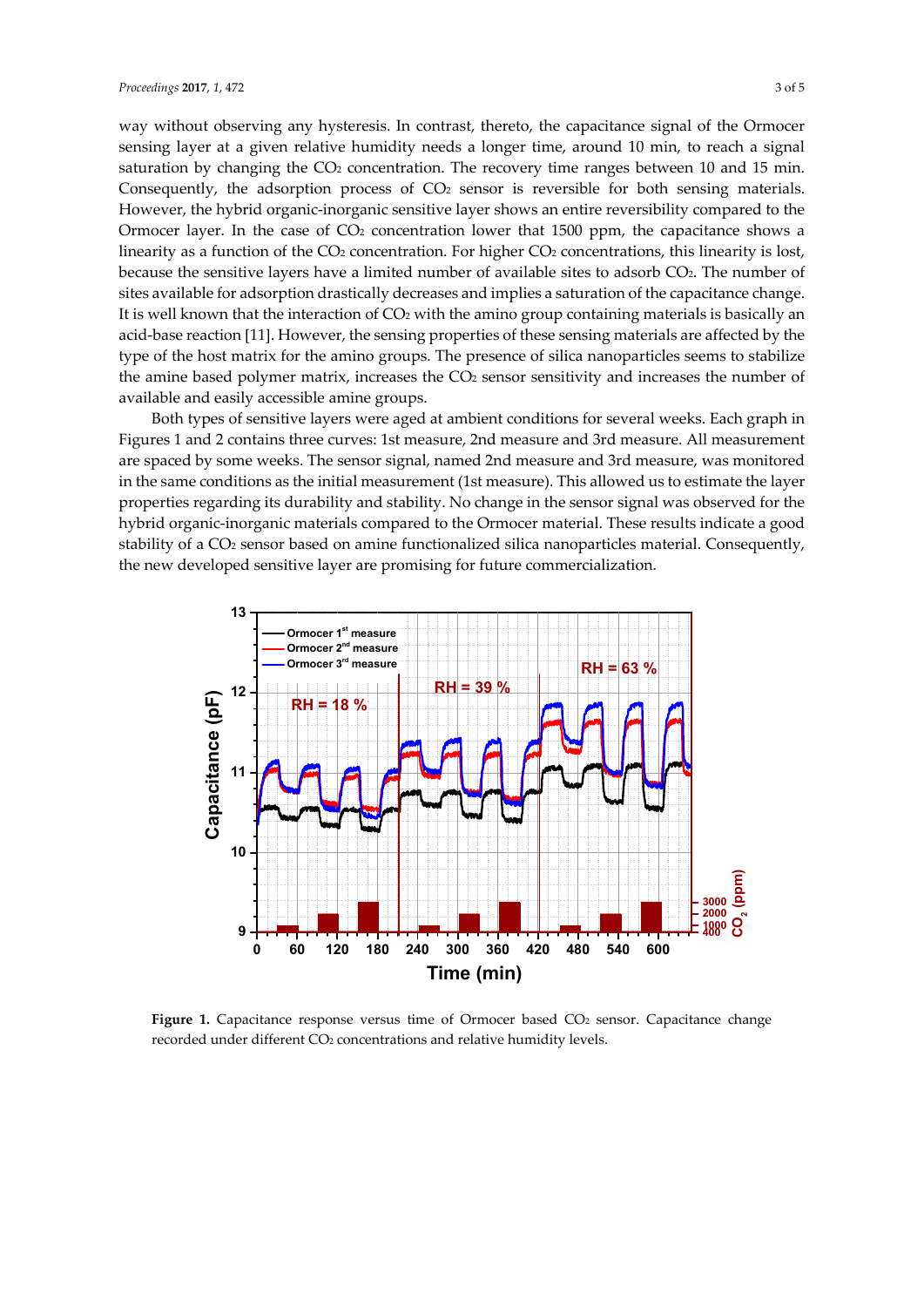

Figure 2. Capacitance response versus time of amine functionalized silica nanoparticles based CO<sub>2</sub> sensor. Capacitance change recorded under different CO<sub>2</sub> concentrations and relative humidity levels.

### **4. Conclusions**

Interdigitated transducers coated with amino group-functionalized silica nanoparticles react with CO<sub>2</sub> following the acid-base reaction as it is the case for Ormocer sensing material. The sensors show good selectivity, sensitivity, reversibility and reproducibility by a continuous monitoring of carbon dioxide. The response of amino functionalized silica nanoparticles towards carbon dioxide is fast and reversible. Such sensor elements show advantages because of their easy handling, low costs and fast responses. A carbon dioxide levels ranging between 400 and 2000 ppm are easily detected by amine functionalized nanoparticles at sensor working temperature lower than 60 °C. The sensors outstands operating conditions under relative humidity levels up to 80% RH. The sensing coatings show no cross sensitivity to other gases like acetone.

**Acknowledgments:** Andreas Drost, Vu-Chi. Hung, Robert Faul and Dennise Linke for designing/realizing IDTs.

**Author Contributions:** J.B. provided the main idea of using amine functionalized nanoparticles as sensing materials, designed and performed the experiments and wrote the paper. A.K and H-E.E. and I.E contributed to the discussion of the obtained data and to the final version of the manuscript.

**Conflicts of Interest:** The authors declare no conflict of interest.

## **References**

- 1. Li, J.; Wall, J.; Platt, G. Indoor Air Quality Control of HVAC System. In Proceedings of the 2010 International Conference Modelling, Identification and Control, Okayama, Japan, 17–19 July 2010.
- 2. Siobal, M.S.; Ong, H.; Valdes, J.; Tang, J. Calculation of physiologic dead space: comparison of ventilator volumetric capnography to measurements by metabolic analyzer and volumetric CO2 monitor. *Respir. Care* **2013**, *58*, 1143–1151.
- 3. United Nations Intergovernmental Panel on Climate Change (IPCC). Available online: http://www.ipcc.ch/ (accessed on 30 June 2017).
- 4. Labeodan, T.; Zeiler, W.; Boxem, G.; Zhao, Y. Occupancy measurement in commercial office buildings for demand driven control applications—A survey and detection system evaluation. *Energy Build.* **2015**, *93*, 303–314.